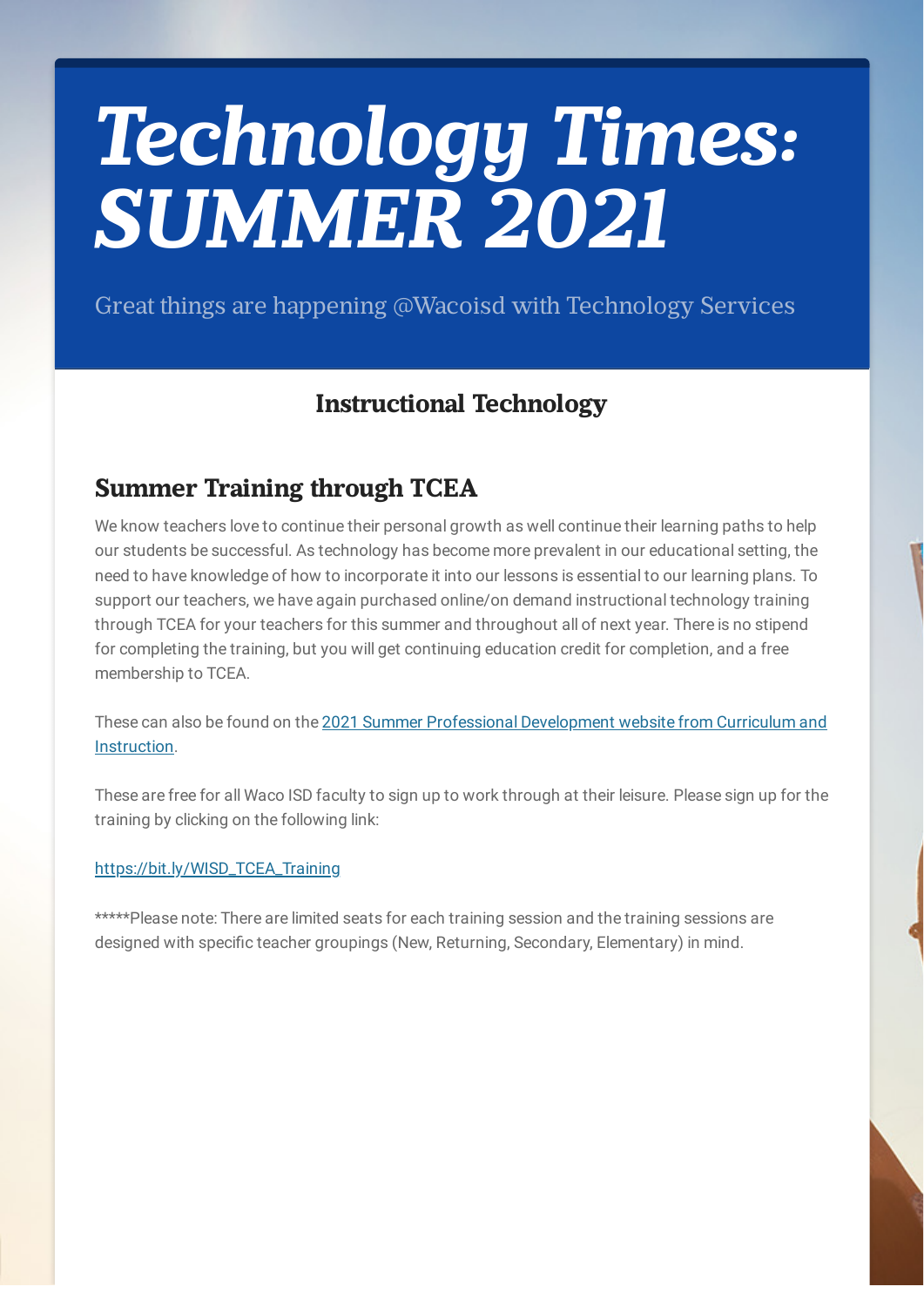| Training                     | Purpose                                                                                                                                                                                                                                                                                                                                                                                                                                                          | # of Seats Available | Designed for whom?                        |
|------------------------------|------------------------------------------------------------------------------------------------------------------------------------------------------------------------------------------------------------------------------------------------------------------------------------------------------------------------------------------------------------------------------------------------------------------------------------------------------------------|----------------------|-------------------------------------------|
| Google Level 1 Certification | TCEA's Google Level 1 course assists educators in earning<br>their Google Educator Level 1 certification. Upon completion,<br>you will earn the TCEA Google Educator Level 1 Certification<br>which will prepare participants to successfully pass the<br>Google Educator Level 1 exam (certification exam cost not<br>included).                                                                                                                                | 300                  | <b>New Teachers</b>                       |
| Google Level 2 Certification | The purpose of this program is to assist educators in earning<br>their Google Educator Level 2 certification. Participants who<br>successfully complete the certification requirements will earn<br>the TCEA Google Educator Level 2 Certification. They will also<br>be prepared to pursue the Google Educator Level 2<br>Certification (certification exam cost not included).                                                                                 | 300                  | <b>New Teachers</b>                       |
| <b>Canvas Educator</b>       | This straightforward, self-paced course provides you with a<br>roadmap to conquer Canvas. You'll become the go-to expert<br>and transform the way students are learning by putting them<br>on the path you built specifically for them.                                                                                                                                                                                                                          | 175                  | New Secondary (6th - 12th)<br>Teachers    |
| Seesaw Educator              | The purpose of this online, self-paced course is to assist<br>educators in learning the basics of teaching using Seesaw.<br>Seesaw offers a wonderful set of tools that make student-<br>driven digital portfolios and simple parent communication<br>easier for remote learners. This course covers the basics and<br>shares a wide variety of tips and suggestions working within a<br>Seesaw learning environment.                                            | 175                  | New Elementary (Pk - 5th)<br>Teachers     |
| Chromebook Educator          | This straightforward, self-paced course provides you with<br>guided support to clarify using a Chromebook. You'll become<br>fluent in using a Chromebook for your classroom and leave<br>with unique ideas and techniques for use with your students.                                                                                                                                                                                                            | 700                  | Teachers with Chromebooks<br>(3rd - 12th) |
| Seesaw Content Creator       | This online, self-paced course offers instruction, ideas and<br>strategies on how to deepen your implementation of Seesaw.<br>This course assumes that you already know the basics of<br>Seesaw, but are now wanting to expand your learning and your<br>usage of Seesaw in order to enhance the daily experiences of<br>teachers and students. This course is framed to support your<br>blended learning efforts with the Seesaw learning<br>management system. | 325                  | <b>Returning Elementary</b><br>Teachers   |
| Remote Learning Educator     | This robust, self-paced course provides you with multiple<br>ways to facilitate remote learning based on research-based<br>instructional strategies in order for you to provide an<br>exceptional educational experience for your students.                                                                                                                                                                                                                      | 1000                 | <b>ALL Teachers</b>                       |

# **PEIMS and Information**



## **Online Registration for Families**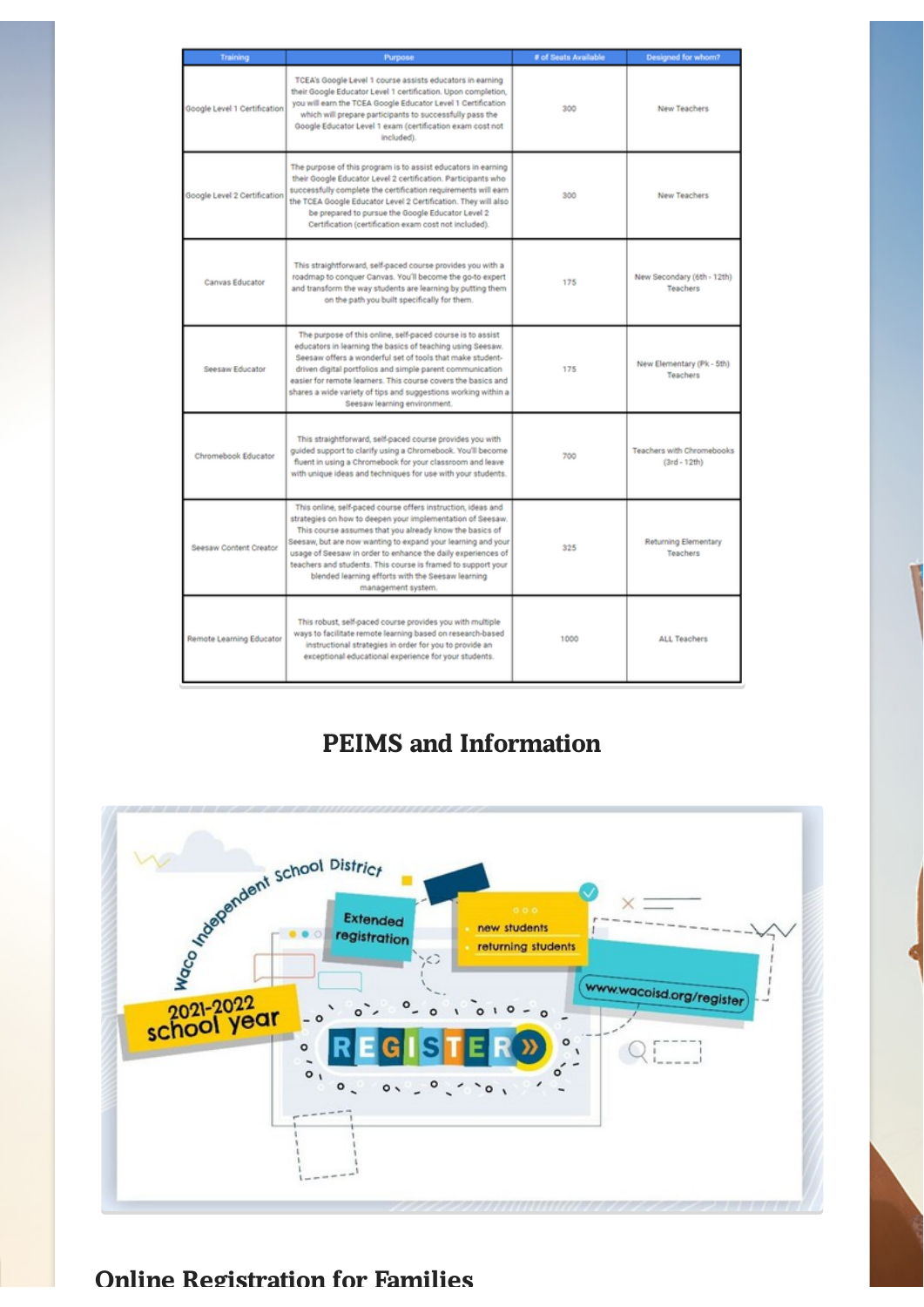Online registration for the 2021-22 school year is now extended through the first week in August. **Remember to emphasize that at this time we will be 100% in person for 2021-2022.**

Families can register by visiting [wacoisd.org/register](https://r20.rs6.net/tn.jsp?f=001Uq1K40hNQ4--cK4Ef5zMtIL3PlYsASEICyKODw_Bq58cg1L23nZfLfU9ZpxwwO6zWwGcufkNlfJG476qtZ8AvlnDL9PKlqeizGyRY4kSoJx08DU20QY_qJyumYkaXRCjeGMYQOtRelWoeubvdNGoOQ==&c=rPIODoxFUNJ-DoCMqlDyAtWHU2WRR_OpcxF24lcxaggvBVLFdVYv5g==&ch=wr6JAA3A6r52NDIv8Bik7LZwNOAGdLb35tKGIKRyvHzv8wrxvTZRgQ==). Be sure to share the district's posts about registration being extended. Do not forget to post your summer hours and in-person registration hours to your Facebook page.

#### **Operational Technology**





#### **More new devices on the way!**

Technology Services has been busy this summer. Over 7,000 new Chromebooks have been delivered to our secondary campuses to support our 1:1 initiative. These are brand new Dell Chromebook 3100 11" laptops for our students with the latest operating systems. Make sure to sign up for the Chromebook Educator training above to get more ideas of how to engage students in the classroom with these technology tools!!!

As a reminder, the district technology plan allows for all students in grades 3rd - 12th to have chromebooks this year and all PK - 2 will have iPads. All purchasing of student devices will need to fit into our district plan.

I am working with the FCC: Emergency Connectivity Fund to help support our elementary student device needs. The Emergency Connectivity Funding - The FCC has established a fund that will help our students receive the tools (devices) necessary to receive instruction remotely to help close the Homework Gap. During a needs assessment survey of our parents, approximately 50% of our students would lack a sufficient device to engage in remote learning. What this means to Waco ISD is that we are eligible to utilize this fund to assist with the purchase of a device for our students that have that deficiency. The ECF also provides funding needed to assist our teachers with a connected device to assist with remote instruction as well. We will be exploring all options for our faculty staff and students.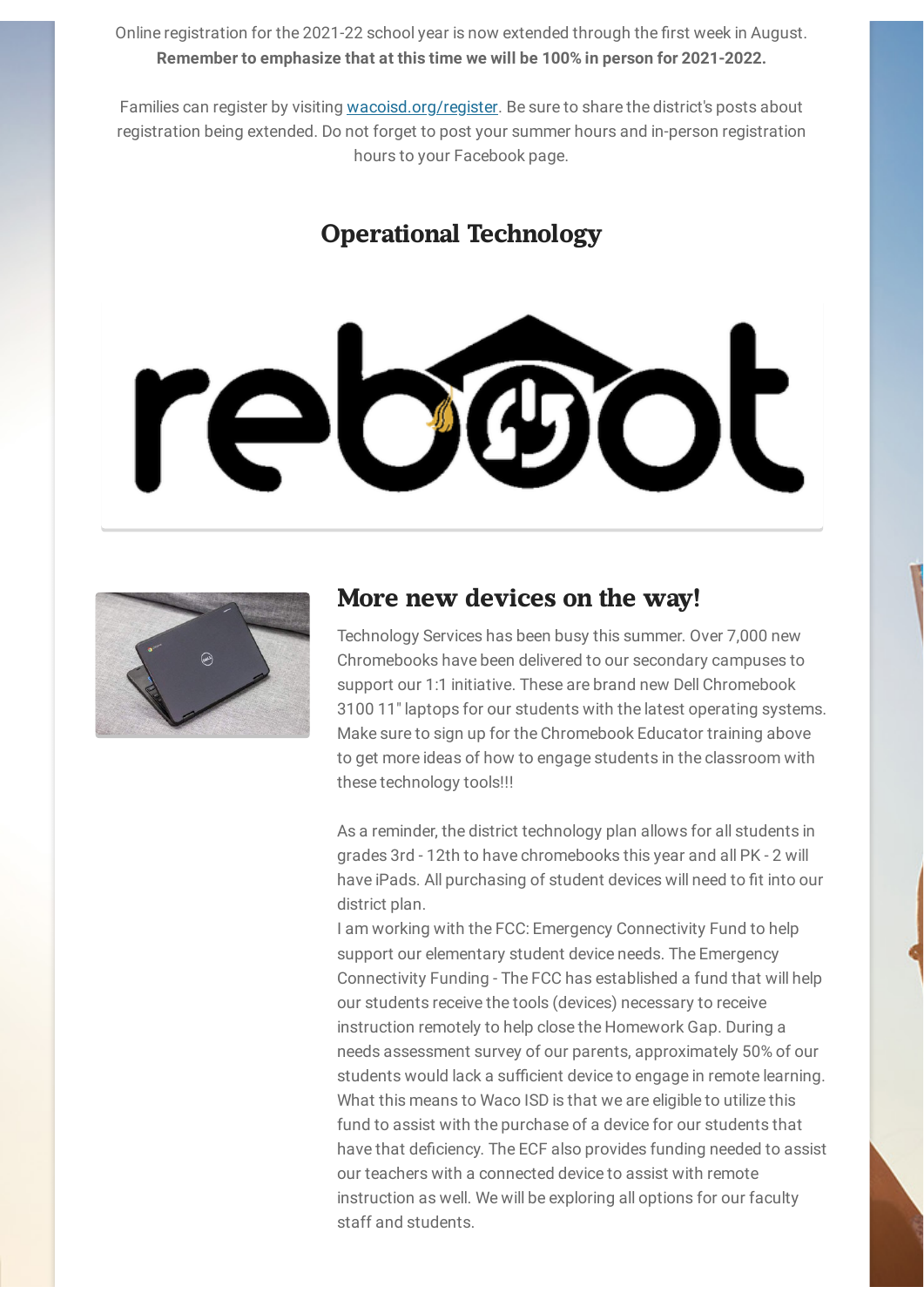Please click on the button below for more information if you are interested.

**PASSWORD** 

## **Emergency [Connectivity](https://drive.google.com/file/d/12bcCu2h-a9Kf6UQ2gF-LKiv0Whjn_KCJ/view?usp=sharing) Fund Fact Sheet**

#### **Student Passwords**

All 6th grade through 12th grade student user name and passwords will be a standard pattern moving forward and will be reset to this standard beginning August 20th.

User Name: s (student id) @ student.wacoisd.org Password: Capital first initial, lower second @# last 4 digits of their ID#

So a student named John Edwards ID# 100034567 UN: [s100034567@student.wacoisd.org](mailto:s100034567@wacoisd.org) PW: Je@#4567

Please keep in mind that passwords keep our data safe and keep our accounts OURS. If a student is having difficulty with their password, please have them contact the help desk @ 254-284-1072 or email to [student.helpdesk@wacoisd.org](mailto:student.helpdesk@wacoisd.org)



## **Faculty & Staff Helpdesk**

Please remember that if you need assistance with your technology, the helpdesk is here to assist you.

- 1. navigate to <https://helpdesk.wacoisd.org/>
- 2. Sign in with your Waco ISD username and password.
- 3. Click on Have a problem? Report it.. or the Want Software? (This is for all district approved software)
- 4. **Or you can: call 254-755-9599 Monday - Friday 7:30AM - 5:00PM or email [helpdesk@wacoisd.org](mailto:helpdesk@wacoisd.org)**

## **Waco ISD [Helpdesk](https://helpdesk.wacoisd.org/userui/welcome.php)**

Click here to be taken directly to the Helpdesk work order system.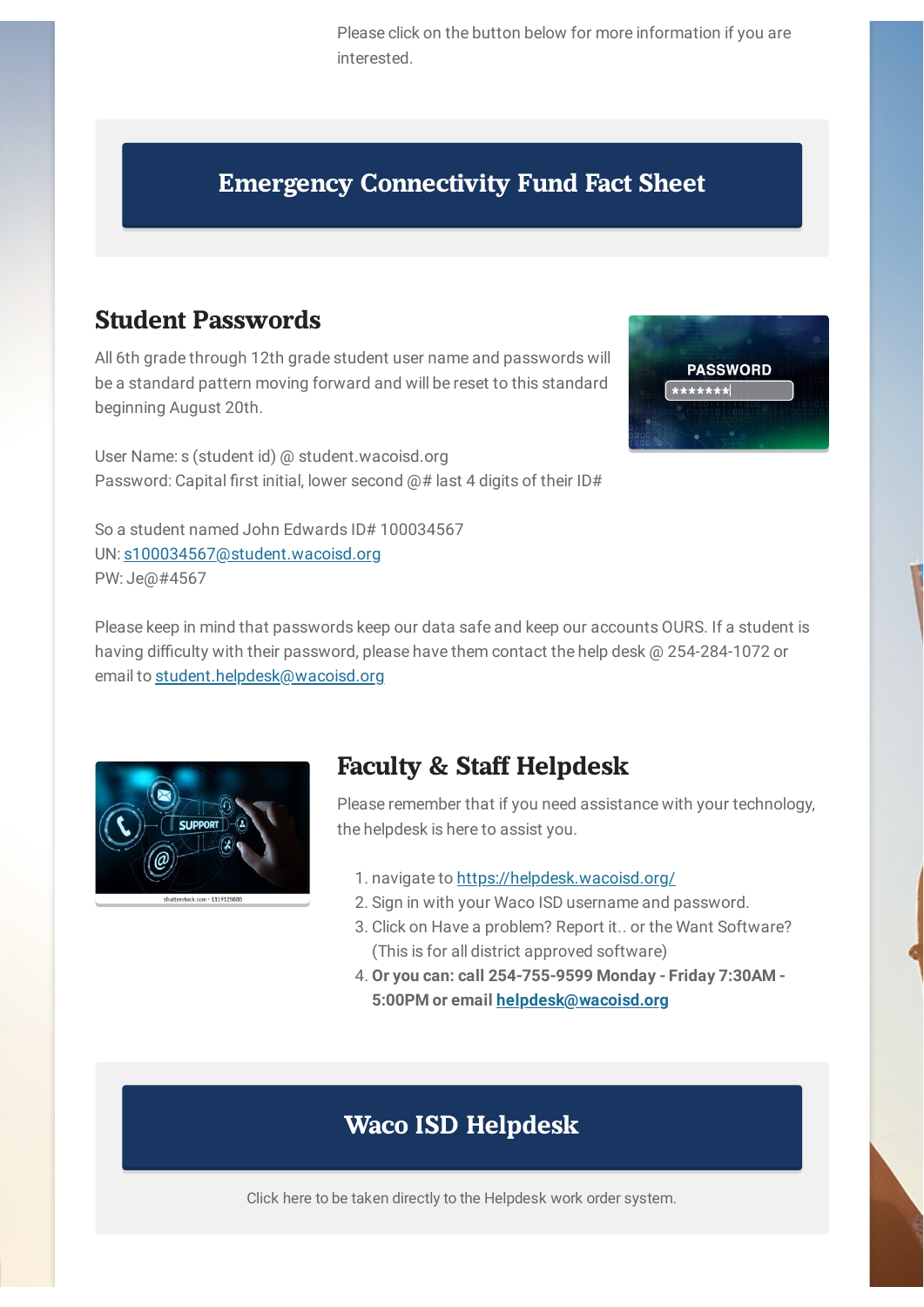## **Cybersecurity Reminders**



## **5 Reminders to practice this summer!!!**

#### **1) THINK BEFORE YOU CLICK**

If you receive an enticing offer via email or text, don't be so quick to click on the link. Instead, go directly to the company's website to verify it is legitimate. If you're unsure who n email is from-even if the details appear accurate-or if the email looks "phishy," do not respond and do not click on any links or open any attachments found in that email as they may be infected with malware.

#### **2) WHEN IN DOUBT, THROW IT OUT**

Links in email, tweets, texts, posts, social media messages and online advertising are the easiest way for cyber criminals to get your sensitive information. Be wary of clicking on links or downloading anything that comes from a stranger or that you were not expecting. When available, use the "junk" or "block" option to no longer receive messages from a particular sender. Don't trust those links.

#### **3) LOCK DOWN YOUR LOGIN**

Create long and unique passphrases for all accounts and use multifactor authentication (MFA) wherever possible. MFA will fortify your online accounts by enabling the strongest authentication tools available, such as biometrics or a unique one-time code sent to your phone or mobile device. Use password managers to generate and remember different, complex passwords for each of your accounts.

#### **4) SHARE WITH CARE**

Think before posting about yourself and others online. Consider what a post reveals, who might see it and how it might affect you or others. Consider creating an alternate persona that you use for online profiles to limit how much of your own personal information you share.

#### **5) GET SAVVY ABOUT WIFI HOTSPOTS**

Public wireless networks and hotspots are not secure, which means that anyone could potentially see what you are doing on your laptop or smartphone while you are connected to them. Limit what you do on public WiFi and avoid logging in to key accounts like email and bank accounts. Consider using a virtual private network (VPN) or a personal/mobile hotspot if you need a more secure connection.